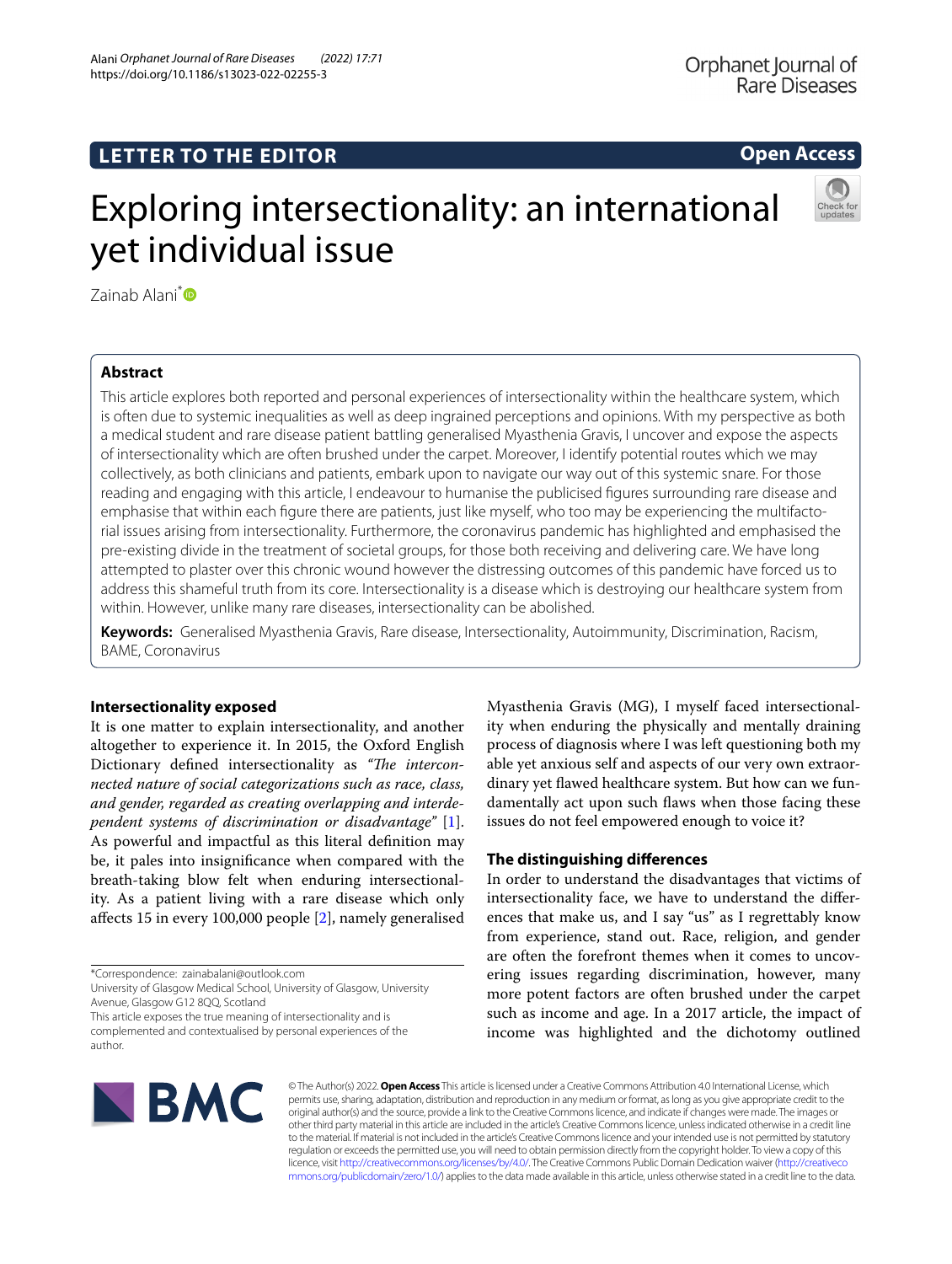here between races is, in my opinion, utterly distressing; higher earnings in white populations were associated with better care yet in black communities, despite striving for and attaining higher earnings to attempt to bridge this overwhelming gap between white and black communities, this achievement was rewarded with lower care levels [[3\]](#page-3-2). An example of the latter less discussed factor, age, is a more personal matter. When going through the process of diagnosis at the age of 15, I was sufering from extreme fatigue secondary to my MG however I was dismissed, by more than one healthcare professional, as being a "teenager" or "being lazy". This, understandably, left me feeling defeated, embarrassed, and ashamed; how dare I be wasting valuable NHS resources with my simple fatigue? Had it not been for the support of family and other healthcare professionals, my diagnosis would have gone unnoticed and would have been overlooked until it would have been too late for preventive action. Such toxic associations—whether linked with age, race, religion, or any other factor—feed into creating a discriminatory environment which pushes those from minority backgrounds towards the periphery. Ultimately, this has resulted in healthcare inequalities between ethnic minority and white communities which has been painfully highlighted during the COVID-19 pandemic [[4\]](#page-3-3).

#### **Coronavirus as a catalyst for inequality**

Disconcertingly, the impact of the pandemic has compounded the issue of intersectionality within our chronically ailing healthcare system. Although immediate and overt damage has been done in regards with the harrowingly increased loss of life from black and minority ethnic (BAME) groups [[5,](#page-3-4) [6](#page-3-5)], we must collectively attempt to make a concerted effort to minimise the inevitable distrust that the pandemic has left in its wake. This painful experience has shone light on the shortcomings of the NHS in regards with providing adequate protection for those belonging to BAME groups and, understandably, those belonging to such communities—whether patients or doctors—will be plagued with feelings of abandonment and disillusionment with the health and social care system  $[7, 8]$  $[7, 8]$  $[7, 8]$  $[7, 8]$ . The underlying issues of intersectionality, combined with the negative experiences of the pandemic, put such groups at a colossal disadvantage when it comes to seeking care. Intrinsically, they may not want to approach the NHS again for fear of a repeated let down, mirroring the experience of the pandemic. Worse still, this can lead to community-wide avoidance of seeking support which would worsen and deepen the healthcare divide and disparities which already exist. To remedy this, the NHS must combat and solve these highlighted issues by actively engaging with these groups—whether through community campaigns, targeted support, or nationwide education programmes—to inform the public about the advancements in equality of care. It is our duty to ensure that such communities do not lose the amazing healthcare that is available at their fngertips which they deserve just as equally as any other citizen.

# **Discrepancies in amenities, access, and life expectancy**

Nonetheless, it cannot be denied that these problems existed beforehand and that the pandemic merely amplifed rather than initiated such a discriminatory divide within the healthcare system. Ashamedly, several studies in Europe have confrmed this unsettling link between discriminatory behaviour and lesser standards of care [\[9](#page-3-8)]. Particularly in the UK, we are guilty of not tackling the disparity in life expectancy, between wealthy and poorer areas, vigorously enough. This form of discrimination is often overlooked and rather than being associated with less resources being employed at the point of care, this discrepancy arises due to poorer communities not knowing how or simply not being able to access preventive care. A study in Scotland found that not only does this life expectancy gap difer between rich and poor, but a gap also exists amongst men and women within each area respectively; in affluent areas, women and men have 22.6 and 23.8 more years of health, respectively, compared to those living in areas of deprivation [[10\]](#page-3-9). Evidently, if such populations are unable to access preventive care services such as screening programmes, lifestyle advice or community improvement projects, then this will undoubtedly result in decreased health and, with time, onset of disease. The wide-reaching impacts of intersectionality are tiring and draining and are, quite literally, ageing certain groups more rapidly than others. However, we must revitalise these populations through renewed hope of a better future; we must signpost preventive care services better, we must ensure better outreach to such communities and, foremost, we must bridge this life expectancy gap.

## **Intersectionality and I**

Despite having addressed some of these issues arising from intersectionality in their own right, it must be understood that these problems rarely occur in isolation but rather, are compounded into a single patient experience. Now, as this discussion draws to a close, I would like to reflect on my own experience as a rare disease patient who has been subjected to several of the traps spun in the web of intersectionality. As a young, female, Arab, Myasthenia Gravis patient I have experienced various forms of discrimination. As aforementioned, as a young patient my concerns were taken lightly and automatically deemed secondary to the misinformed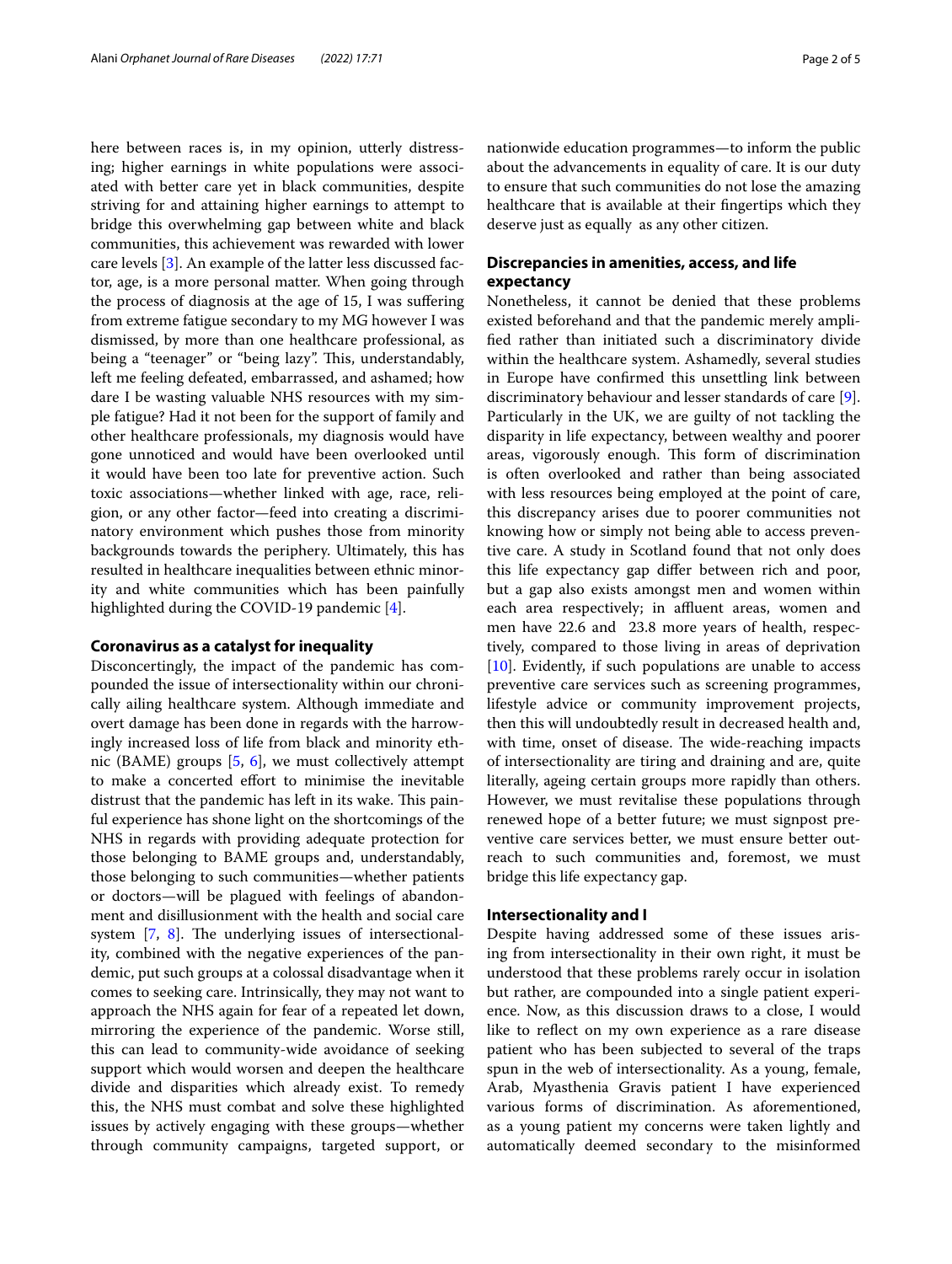stereotype of the lazy, carefree, lifestyle of a teenager. Yet, at the same time, I was assumed to be an adult in respect with no longer needing the support of family and friends, exemplifed when I was delivered a lifelong diagnosis over the phone alone at the age of 15. As a female, it was also assumed that my fatigue and myasthenic symptoms were merely due to 'time of the month'. And finally, as an Arab, I have faced the most prominent forms of discrimination, possibly surprisingly in the form of racial micro-aggression; whether manifesting as healthcare professionals not attempting to pronounce my name properly during appointments or as simple acts while attempting to create natural conversation such as asking, "*So where are you really from?"* Interestingly, in stark contrast to the vast majority of rare diseases which are genetic or Mendelian in origin, Myasthenia Gravis is an autoimmune condition whereby the body mistakenly produces autoantibodies against the acetylcholine receptor (AChR) on the motor end plate of muscle fbres, resulting in fatigable muscle weakness [[11](#page-3-10)]. MG is one of the 20% of rare diseases which are non-genetic in origin  $[12]$  $[12]$ ; undoubtedly, this too contributed towards littering my diagnosis journey with yet more hurdles and obstacles to overcome. Moreover, although not vastly dissimilar, reaching a diagnosis for autoimmune diseases takes roughly 4.5 years which is marginally longer than the respective timeframe for rare diseases in general which is roughly 4 years [[13–](#page-3-12)[15\]](#page-3-13). Nevertheless, for both genetic and non-genetic rare disease patients constituting the 1 in 17 afected by rare diseases during their lifetime, the aforementioned difficulties which we must tackle are universal [\[16,](#page-3-14) [17](#page-3-15)].

## **Inherent intersectionality issues within the wider rare disease community**

Unfortunately, yet unsurprisingly, many parallels can be drawn between my own experiences and those of my fellow rare disease patients as exemplifed by a study showing that ultra-rare diseases, particularly those in children, are not provided adequate funding and resources for research purposes  $[18]$ . This, once again, highlights how age can be a prominent factor contributing to intersectionality. To contextualise how serious this issue is, 75% of rare diseases impact children and, of those afected, 30% will not live beyond the age of 5 [\[19](#page-3-17)]. Furthermore, regarding the subject of race, a study involving sickle cell patients and their families found that a staggering 50% believed that their race and ethnicity had a signifcant impact on the quality of care they received [\[20](#page-3-18)]. Further catalysing this issue of inequalities in care is the problem whereby accessing appropriate treatment often proves arduous, which is coupled with the difficulty that many healthcare professionals often refuse to administer treatment in the first instance  $[21]$  $[21]$ . Disconcertingly, what is of even more concern is that the 2021 Rare Barometer Survey outlined that an overwhelming 39% of respondents felt discriminated against solely on the basis of their rare disease [\[22](#page-4-0)]. All of these perpetual and systemic discrimination factors, along with the often unchanging rare disease diagnosis, compound to create a negative mental environment whereby the patient is plunged into the depths of feelings of worthlessness, sadness and powerlessness. Therefore, in order to tackle intersectionality, we must not only take down each brick of discrimination that blocks the path to equality but bring down the whole wall simultaneously.

## **Advancing and innovating rare disease care**

Moving forward, it cannot be denied that there is more that could be done to prevent intersectionality from compounding the countless issues that rare disease communities already face. With the European Union showing solidarity with the rare disease community by investing almost €2 billion in over 300 projects during the last 15 years, we are undoubtedly on the path to curing many of these enigmatic conditions [[23\]](#page-4-1). However, the actions taken to combat the chronic and seemingly incurable issue of intersectionality do not have to be as monumental. For example, this could be as simple as healthcare professionals regularly asking patients and carers for their opinions on the care they are receiving. This could be seamlessly incorporated into check-up and follow-up appointments as part of routine care to better identify issues before they become fully established, elevating patient experiences. Moreover, more open and honest conversation must be facilitated between patients and healthcare providers to allow potential issues to be discussed, however, this is only possible if we collectively tackle the stigma associated with discussing racism and discrimination. Those who perpetuate racist and discriminatory behaviour, which feeds into creating a culture of isolating intersectionality, often fail or refuse to recognise that they are in the wrong. Sadly, this is often due to the blame culture present within our society today. Now, we must move away from such trapping behaviours and adapt to become proactive; we must learn from our mistakes, we must learn to respect everyone and, above all, we must learn about each other.

# **An international and individual issue, yet to be addressed**

Striving for healthcare excellence means that we must address the divisions and discrimination, often caused by systemic intersectionality issues, which are deeply ingrained within current 'accepted' standards of practice. As highlighted earlier, intersectionality is not only an international issue hindering our generation but is also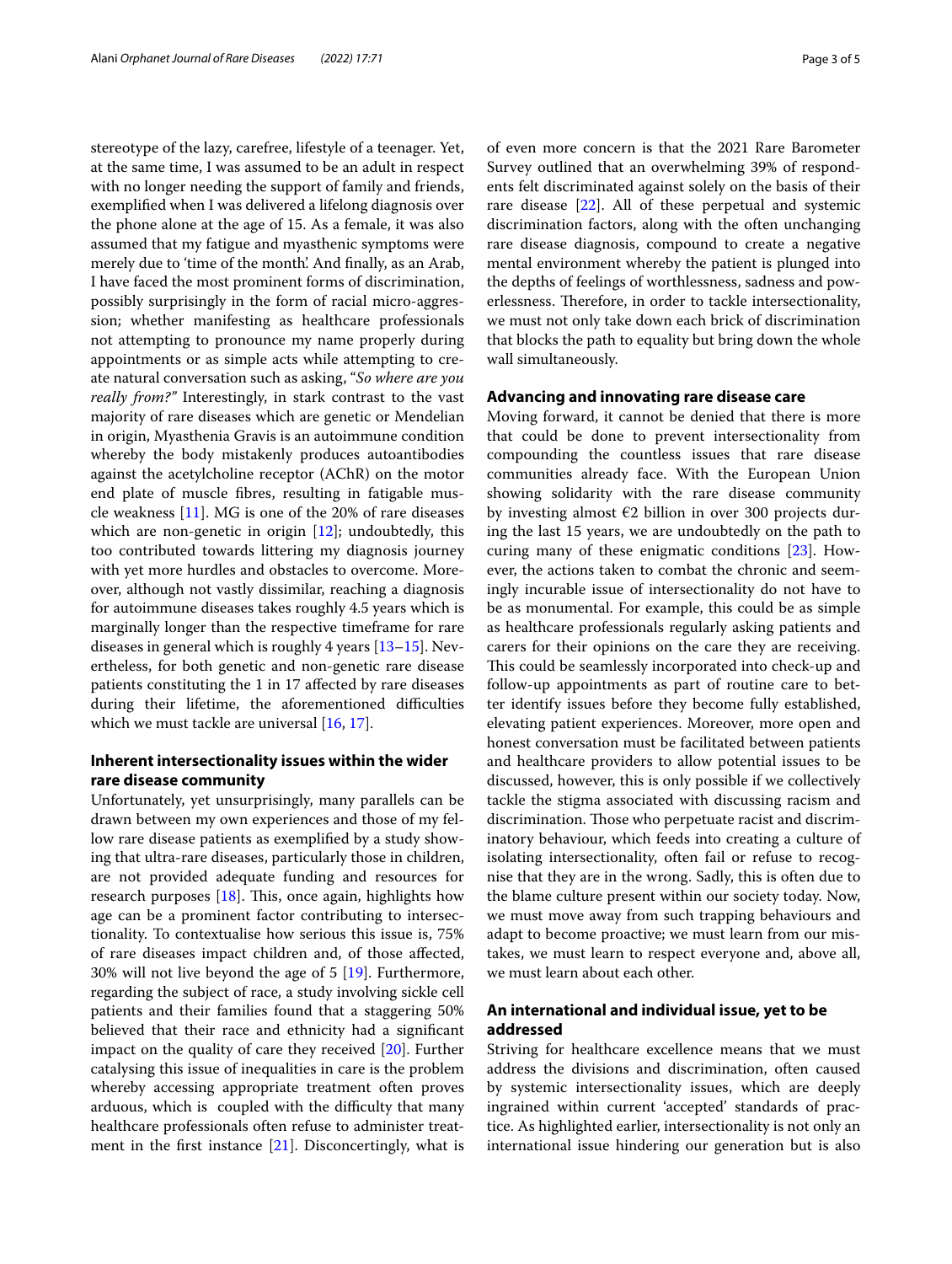an individual issue for myself as a rare disease patient. As both a Myasthenia Gravis patient and medical student, and aspiring future doctor, I hope for the wider global population of rare disease patients and myself that we healthcare professionals and patients in unison—can collectively bridge the gap that intersectionality has generated in our healthcare system and eradicate the international, yet individual, issues arising from intersectionality.

#### **Abbreviations**

MG: Myasthenia Gravis; NHS: National Health Service; COVID-19: Coronavirus Disease 2019; BAME: Black and Minority Ethnic.

#### **Acknowledgements**

I would like to say a special thank you to my amazing family—my parents Ahmed and Amina and siblings Fatima and Ali—for believing in me even when I did not have the strength to believe in myself and for the healthcare professionals who believed my symptoms even when their colleagues did not; a sentiment I am sure is mirrored by many of my fellow rare disease battlers. Without the constant support and encouragement of my loving family, I know that I would not have become the strong, ferce, independent woman that I am today. No words can express the extent of my gratitude. For their unparalleled and unfaltering belief, I am eternally grateful.

#### **Authors' contributions**

Wholly authored by ZA. The author read and approved the fnal manuscript.

#### **Authors' information**

**Zainab Alani** is a Medical Student studying at the University of Glasgow. At the age of 15, she was diagnosed with the rare incurable autoimmune condition, generalised Myasthenia Gravis, which only afects 15 in every 100,000 people. Naturally, Zainab has a profound interest in Generalised Myasthenia Gravis and its novel treatments and endeavours to raise awareness for this rare condition and, in particular, its wide-reaching and often overlooked impacts. Despite being a hidden condition which is not overtly obvious, Zainab strongly believes that this condition need not be hidden from knowledge.

#### **Funding**

Publication Fee waived by Student Voice Prize.

#### **Availability of data and materials**

See References.

## **Declarations**

**Ethics approval and consent to participate** Not Applicable.

#### **Consent for publication**

I consent for my manuscript to be published.

#### **Competing interests**

The author declares that they have no competing interests.

Received: 2 February 2022 Accepted: 15 February 2022 Published online: 28 February 2022

### **References**

<span id="page-3-0"></span>1. Epi cell, Surveillance cell and Health Intelligence team; Public Health England. Disparities in the risk and outcomes of COVID-19. 2021. [https://](https://assets.publishing.service.gov.uk/government/uploads/system/uploads/attachment_data/file/908434/Disparities_in_the_risk_and_outcomes_of_COVID_August_2020_update.pdf) [assets.publishing.service.gov.uk/government/uploads/system/uploads/](https://assets.publishing.service.gov.uk/government/uploads/system/uploads/attachment_data/file/908434/Disparities_in_the_risk_and_outcomes_of_COVID_August_2020_update.pdf) [attachment\\_data/fle/908434/Disparities\\_in\\_the\\_risk\\_and\\_outcomes\\_](https://assets.publishing.service.gov.uk/government/uploads/system/uploads/attachment_data/file/908434/Disparities_in_the_risk_and_outcomes_of_COVID_August_2020_update.pdf) [of\\_COVID\\_August\\_2020\\_update.pdf.](https://assets.publishing.service.gov.uk/government/uploads/system/uploads/attachment_data/file/908434/Disparities_in_the_risk_and_outcomes_of_COVID_August_2020_update.pdf) Accessed 16 Oct 2021.

- <span id="page-3-1"></span>2. Spillane J, Higham E, Kullmann DM. Myasthenia gravis. BMJ. 2012;345: e8497. <https://doi.org/10.1136/bmj.e8497>.
- <span id="page-3-2"></span>3. Elahi AS. Coronavirus: BAME doctors feel 'let down' over risk checks. 2020. <https://www.bbc.co.uk/news/health-53021628>. Accessed 16 Oct 2021.
- <span id="page-3-3"></span>4. Perkin M, Heap S, Crerar-Gilbert A, et al. Deaths in people from Black, Asian and minority ethnic communities from both COVID-19 and non-COVID causes in the frst weeks of the pandemic in London: a hospital case note review. BMJ Open. 2020;10(10): e040638. [https://doi.org/10.](https://doi.org/10.1136/bmjopen-2020-040638) [1136/bmjopen-2020-040638.](https://doi.org/10.1136/bmjopen-2020-040638)
- <span id="page-3-4"></span>5. Public Health Scotland. What are health inequalities? 2021. [http://www.](http://www.healthscotland.scot/health-inequalities/what-are-health-inequalities) [healthscotland.scot/health-inequalities/what-are-health-inequalities.](http://www.healthscotland.scot/health-inequalities/what-are-health-inequalities) Accessed 17 Oct 2021.
- <span id="page-3-5"></span>6. Rivenbark JG, Ichou M. Discrimination in healthcare as a barrier to care: experiences of socially disadvantaged populations in France from a nationally representative survey. BMC Public Health. 2020;20(1):1–10. <https://doi.org/10.1186/s12889-019-8124-z>.
- <span id="page-3-6"></span>7. Oxford English Dictionary. Intersectionality. 2015. [https://www.oed.com/](https://www.oed.com/view/Entry/429843?redirectedFrom=intersectionality) [view/Entry/429843?redirectedFrom](https://www.oed.com/view/Entry/429843?redirectedFrom=intersectionality)=intersectionality&. Accessed 10 Oct 2021.
- <span id="page-3-7"></span>8. Raleigh V, Holmes J; The King's Fund. The health of people from ethnic minority groups in England. 2021. [https://www.kingsfund.org.uk/publi](https://www.kingsfund.org.uk/publications/health-people-ethnic-minority-groups-england) [cations/health-people-ethnic-minority-groups-england.](https://www.kingsfund.org.uk/publications/health-people-ethnic-minority-groups-england) Accessed 10 Oct 2021.
- <span id="page-3-8"></span>9. BMA. Sewell report ignores 'well-documented' evidence of structural racism in the NHS, says BMA. 2021. [https://www.bma.org.uk/bma-media](https://www.bma.org.uk/bma-media-centre/sewell-report-ignores-well-documented-evidence-of-structural-racism-in-the-nhs-says-bma)[centre/sewell-report-ignores-well-documented-evidence-of-structural](https://www.bma.org.uk/bma-media-centre/sewell-report-ignores-well-documented-evidence-of-structural-racism-in-the-nhs-says-bma)[racism-in-the-nhs-says-bma.](https://www.bma.org.uk/bma-media-centre/sewell-report-ignores-well-documented-evidence-of-structural-racism-in-the-nhs-says-bma) Accessed 17 Oct 2021.
- <span id="page-3-9"></span>10. Stepanikova I, Oates G. Perceived discrimination and privilege in health care: the role of socioeconomic status and race. Am J Prev Med. 2017;52(1):S86–94. <https://doi.org/10.1016/j.amepre.2016.09.024>.
- <span id="page-3-10"></span>11. National Institute of Neurological Disorders and Stroke. Myasthenia gravis fact sheet. 2020. [https://www.ninds.nih.gov/Disorders/Patient-Caregiver-](https://www.ninds.nih.gov/Disorders/Patient-Caregiver-Education/Fact-Sheets/Myasthenia-Gravis-Fact-Sheet)[Education/Fact-Sheets/Myasthenia-Gravis-Fact-Sheet.](https://www.ninds.nih.gov/Disorders/Patient-Caregiver-Education/Fact-Sheets/Myasthenia-Gravis-Fact-Sheet) Accessed 8 Feb 2022.
- <span id="page-3-11"></span>12. World Health Organization. Priority medicines for Europe and the World "a public health approach to innovation". Background Paper 6.19 Rare Diseases. 2013. [https://www.who.int/medicines/areas/priority\\_medic](https://www.who.int/medicines/areas/priority_medicines/BP6_19Rare.pdf) [ines/BP6\\_19Rare.pdf.](https://www.who.int/medicines/areas/priority_medicines/BP6_19Rare.pdf) Accessed 8 Feb 2022.
- <span id="page-3-12"></span>13. Doghramji PP. Screening and laboratory diagnosis of autoimmune diseases using antinuclear antibody immunofuorescence assay and specifc autoantibody testing. 2016. [https://www.aafp.org/dam/AAFP/docum](https://www.aafp.org/dam/AAFP/documents/about_us/sponsored_resources/Quest_%20ANA-IFA_Monograph.pdf) [ents/about\\_us/sponsored\\_resources/Quest\\_%20ANA-IFA\\_Monograph.](https://www.aafp.org/dam/AAFP/documents/about_us/sponsored_resources/Quest_%20ANA-IFA_Monograph.pdf) [pdf.](https://www.aafp.org/dam/AAFP/documents/about_us/sponsored_resources/Quest_%20ANA-IFA_Monograph.pdf) Accessed 9 Feb 2022.
- 14. Benaroya Research Institute. Diagnosing autoimmune diseases. 2017. [https://www.benaroyaresearch.org/blog/post/diagnosing-autoimmune](https://www.benaroyaresearch.org/blog/post/diagnosing-autoimmune-diseases#:~:text=Being%20diagnosed%20with%20an%20autoimmune%20disease%2C%20such%20as,period%20the%20patient%20typically%20has%20seen%20four%20doctors)diseases#:~:text=[Being%20diagnosed%20with%20an%20autoimmune%](https://www.benaroyaresearch.org/blog/post/diagnosing-autoimmune-diseases#:~:text=Being%20diagnosed%20with%20an%20autoimmune%20disease%2C%20such%20as,period%20the%20patient%20typically%20has%20seen%20four%20doctors) [20disease%2C%20such%20as,period%20the%20patient%20typically%](https://www.benaroyaresearch.org/blog/post/diagnosing-autoimmune-diseases#:~:text=Being%20diagnosed%20with%20an%20autoimmune%20disease%2C%20such%20as,period%20the%20patient%20typically%20has%20seen%20four%20doctors) [20has%20seen%20four%20doctors.](https://www.benaroyaresearch.org/blog/post/diagnosing-autoimmune-diseases#:~:text=Being%20diagnosed%20with%20an%20autoimmune%20disease%2C%20such%20as,period%20the%20patient%20typically%20has%20seen%20four%20doctors) Accessed 9 Feb 2022.
- <span id="page-3-13"></span>15. Rare Disease UK. Illuminating the rare reality. 2019. [https://www.rared](https://www.raredisease.org.uk/wp-content/uploads/sites/7/2019/02/Illuminating-the-rare-reality-2019.pdf) [isease.org.uk/wp-content/uploads/sites/7/2019/02/Illuminating-the-rare](https://www.raredisease.org.uk/wp-content/uploads/sites/7/2019/02/Illuminating-the-rare-reality-2019.pdf)[reality-2019.pdf.](https://www.raredisease.org.uk/wp-content/uploads/sites/7/2019/02/Illuminating-the-rare-reality-2019.pdf) Accessed 9 Feb 2022.
- <span id="page-3-14"></span>16. Genetic Alliance UK. Rare diseases. 2016. [https://geneticalliance.org.uk/](https://geneticalliance.org.uk/information/learn-about-genetics/chromosomal-disorders-2/) [information/learn-about-genetics/chromosomal-disorders-2/.](https://geneticalliance.org.uk/information/learn-about-genetics/chromosomal-disorders-2/) Accessed 8 Feb 2022.
- <span id="page-3-15"></span>17. Forman J. Health inequalities and need associated with rare diseases. In: Dew K, Matheson A, editors. Understanding health inequalities in Aotearoa. Dunedin: Otago University Press; 2008. p. 18–18.
- <span id="page-3-16"></span>18. Raïs Ali S, Tubeuf S. (In)-equality in the allocation of R&D resources for rare diseases. Soc Justice Res. 2019;32(3):277–317. [https://doi.org/10.1007/](https://doi.org/10.1007/s11211-019-00332-w) [s11211-019-00332-w.](https://doi.org/10.1007/s11211-019-00332-w)
- <span id="page-3-17"></span>19. UK Health Departments. Equality analysis: UK plan for rare diseases. 2012. [https://assets.publishing.service.gov.uk/government/uploads/system/](https://assets.publishing.service.gov.uk/government/uploads/system/uploads/attachment_data/file/215142/dh_132882.pdf) [uploads/attachment\\_data/fle/215142/dh\\_132882.pdf](https://assets.publishing.service.gov.uk/government/uploads/system/uploads/attachment_data/file/215142/dh_132882.pdf). Accessed 8 Feb 2022.
- <span id="page-3-18"></span>20. Nelson SC, Hackman HW. Race matters: perceptions of race and racism in a sickle cell center. Paediatr Blood Cancer. 2012;60(3):451–4. [https://doi.](https://doi.org/10.1002/pbc.24361) [org/10.1002/pbc.24361.](https://doi.org/10.1002/pbc.24361)
- <span id="page-3-19"></span>21. Kole A, Faurisson F. Rare diseases social epidemiology: analysis of inequalities. In: Posada de la Paz M, Groft S, editors. Rare diseases epidemiology. Dordrecht: Springer; 2010. p. 223–50. [https://doi.org/10.1007/](https://doi.org/10.1007/978-90-481-9485-8_14) [978-90-481-9485-8\\_14](https://doi.org/10.1007/978-90-481-9485-8_14).